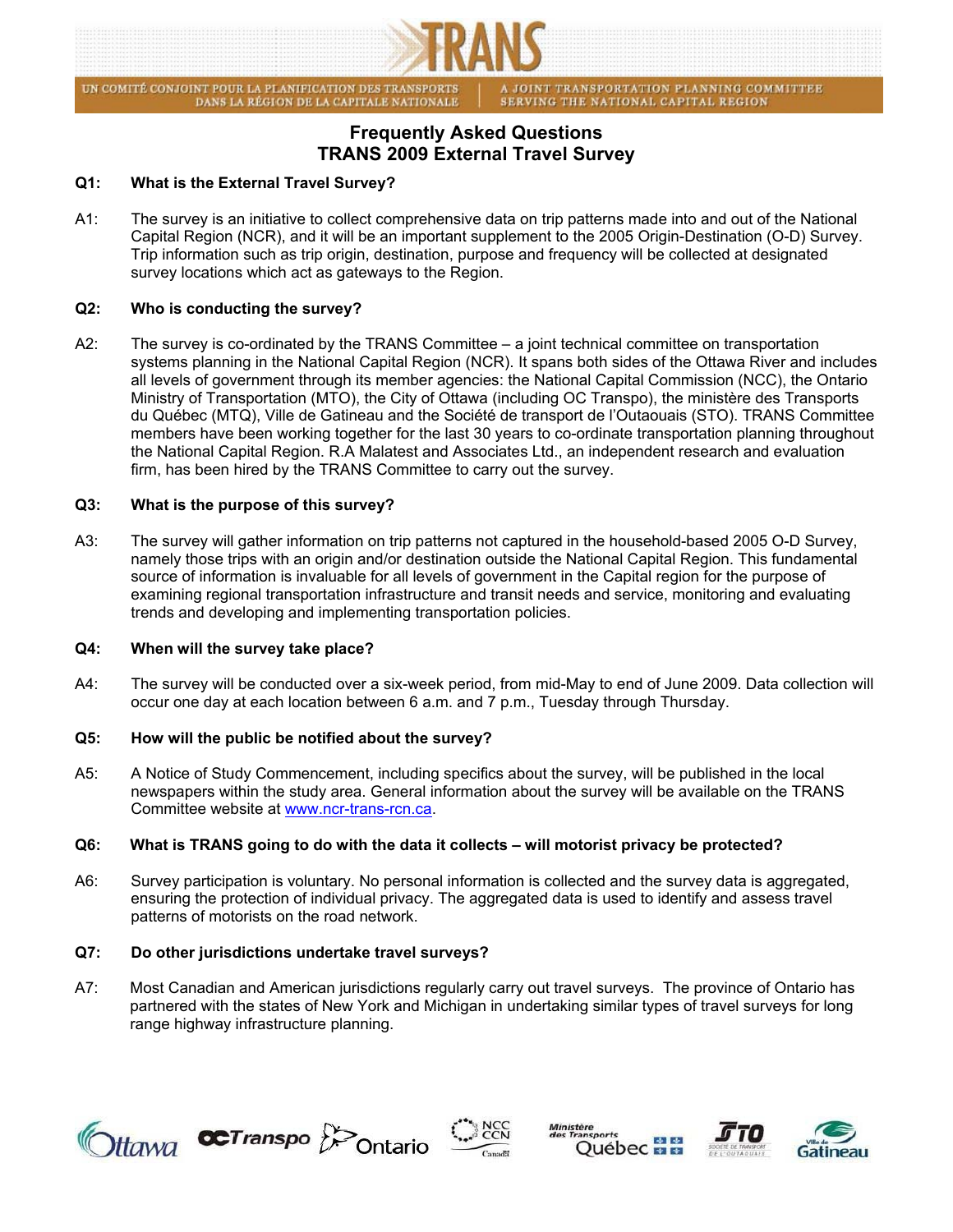## **Q8: How many sites will be included in the survey?**

A8: The survey consists of 27 survey sites; 22 in Ontario and 5 in Quebec (see attachment).

# **Q9: What method of data collection will be used to gather the travel pattern information?**

- A9: There will be two separate methods of data collection used for the survey:
	- 1. Roadside intercept survey method stops passenger vehicles on or next to the roadway to ask motorists to participate in a travel pattern survey.
	- 2. Licence plate capture prepaid mail-back survey method captures licence plate information from vehicles passing through a clearly marked survey zone and a questionnaire is mailed to the household of the registered vehicle owner.

## **Q10: Why are two different methods of data collection being used?**

- A10: Safety of the survey crews and motorists dictates the use of two different methods of data collection:
	- 1. Roadside intercept surveys will be employed at low- to medium-volume roadway sites.
	- 2. Licence plate capture prepaid mail-back surveys will be utilized on high-volume and higher speed roadways (in Ontario only).

## **Q11: Why are Ontario & Quebec provincial highways being surveyed by TRANS?**

A11: The Ontario Ministry of Transportation (MTO) and the ministère des Transports du Québec (MTQ) have been two key TRANS Committee partners. Due to expanded NCR boundaries, provincial highways in both Quebec and Ontario become more significant gateways into the region and are included in the established 27 survey locations.

## **Q12: What measures will be taken to ensure road safety while this survey is being conducted?**

A12: All survey site locations are thoroughly investigated by TRANS Committee staff, its consultant and appropriate police enforcement personnel to ensure safe survey locations and that all appropriate safety measures are implemented.

## **Q13: How will motorists know that they are entering a survey work zone?**

A13: Signs will be posted on the roadway in advance of the location where the survey is being conducted. The survey work zone will also be signed and traffic cones will identify the survey work area.

## **Q14: What measures will be taken to ensure that there are no traffic delays due to this survey?**

A14: Crews conducting a license plate capture with mail back surveys on provincial highways will either be located at the side of the highway right of way (ROW), or on a municipal highway overpass and will not interfere with traffic movement. Intercept surveys will either take place on the ROW or on the shoulder of the ROW, with pre-approved traffic control and safety plans that will include police officers to provide for traffic direction and safety where warranted. The average time required to conduct a survey is two to three minutes per vehicle.

#### **Q15: How will the safety of those conducting the survey and traffic counts along the highways be ensured?**

A15: The TRANS project team will ensure the survey is conducted in a manner that complies with the Ministry of Labour Guidelines, Occupational Health and Safety Act, Loi sur la santé et la sécurité du travail, MTO's Book 7 – Temporary Conditions Manual and MTQ's Volume V – Traffic control devices, Chapter 4 – Roadwork signing. Signs will be posted on the roadway in advance and at the clearly marked work zone where the survey is being conducted.